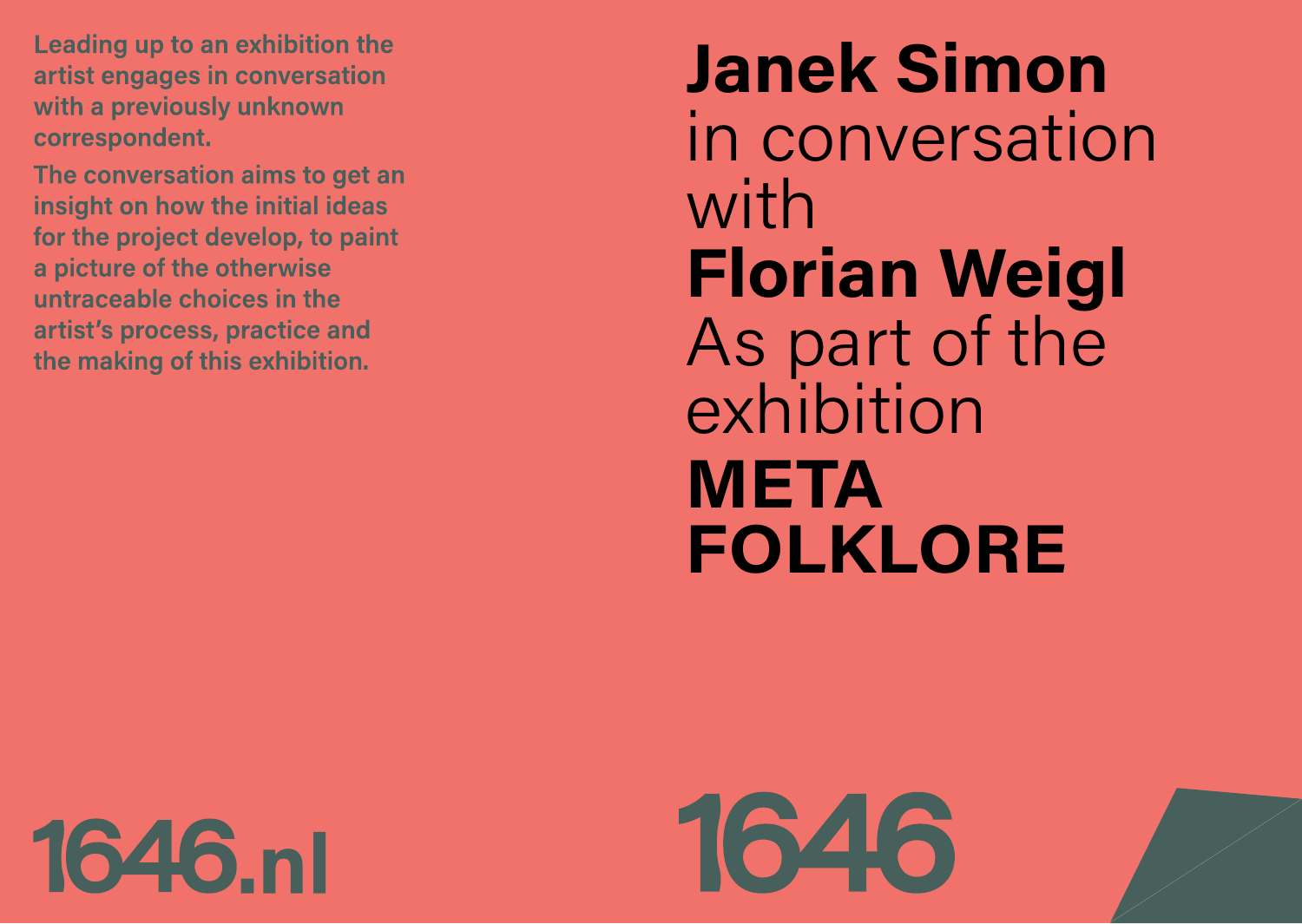

**Sculptures** 

- 1 *Meta Folklore v0.9* 2 *Meta Folklore v0.2*
- 3 *Meta Folklore v0.1*
- 4 *Meta Folklore v0.4* 5 *Meta Folklore v0.8*
- 6 *Meta Folklore v0.7* 7 *Meta Folklore v0.3*
- 8 *Meta Folklore v0.5* 9 *Meta Folklore v0.6*
- FDM 3D print Polyactic acid (PLA) and other plastics

# **Janek Simon**  in conversation with **Florian Weigl**  As part of the exhibition **META FOLKLORE**

For more information about this and other projects, check our website or scan the QR-code.



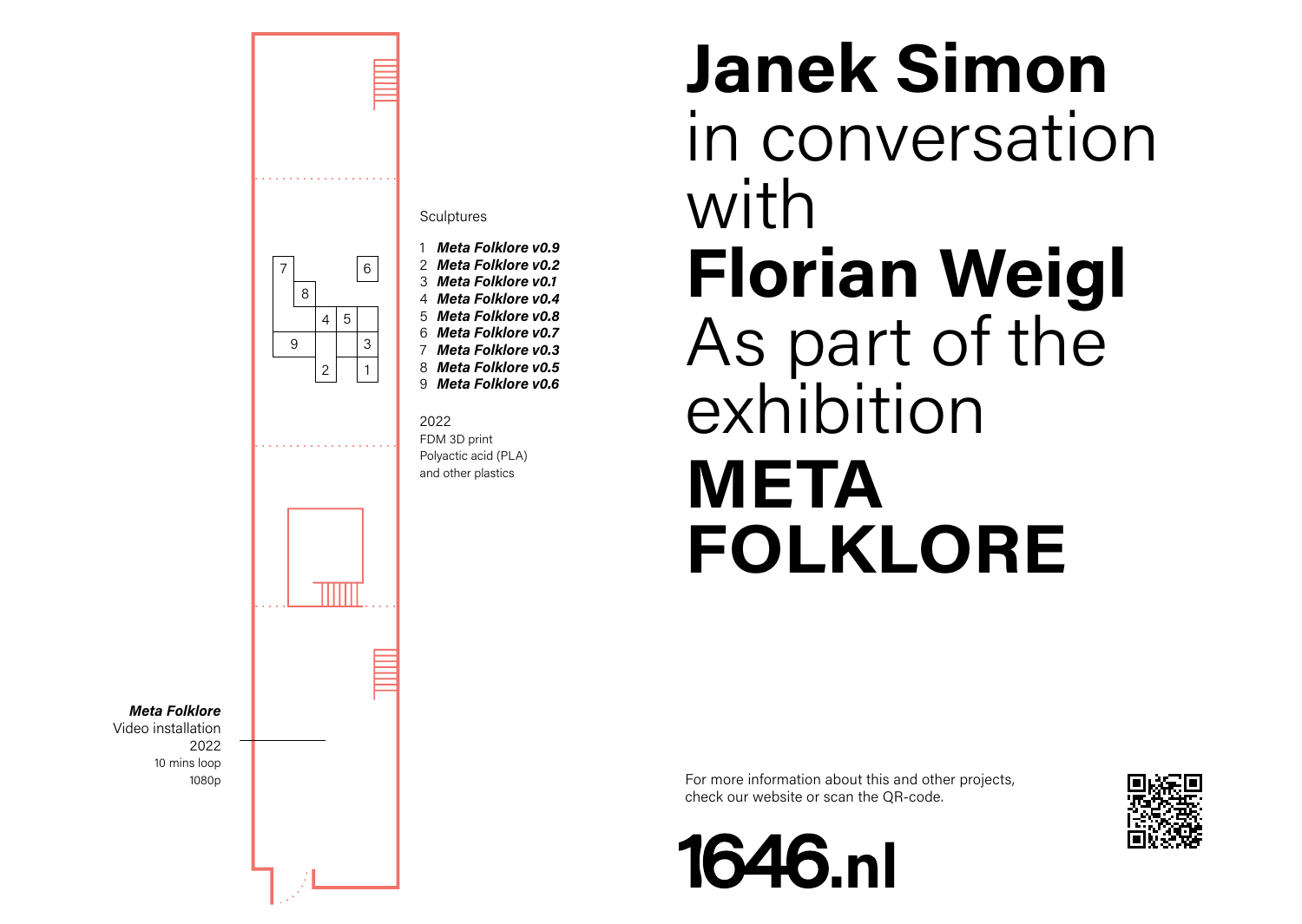# **Janek Simon**

**Janek Simon (b. 1977) is a conceptual artist and an occasional curator based in Warsaw. The main motivation behind his work is curiosity. On a more concrete level he is inspired by travel, history of science and political ideas, and the practice and ethics of the DIY culture, always filtering the theories through his personal experience though. In recent years Simon developed a body of work investigating notions of distance and difference between places, working on projects that try to remap the semi-peripheral position of Eastern Europe through geographical experiments. Simon's works were shown, amongst others, at Manifesta 7, Liverpool Biennale, Prague Biennale, and numerous individual exhibitions in major public art institutions in Poland and elsewhere (Arnolfini Bristol, Casino Luxembourg, Zacheta National Gallery of Art in Warsaw, CSW Zamek Ujazdowski and others).**

# **Florian Weigl**

**Florian Weigl (1985) is a curator and researcher based in Amsterdam. His interests are in art and contemporary technology, in collaboration with artists in the development of critical dialogue, artistic reflection and practiceoriented research. Since 2015 he works as curator at V2\_, Lab for the Unstable Media (Rotterdam, the Netherlands) where, besides curating various exhibitions, he initiated spaces for experimentation and development. Alongside his work at V2\_, Florian works as independent curator, researcher and advisor.**

Feb 3, 2022, 5:33 PM From: Florian

## Hi Janek,

I briefly browsed through your body of work, online and in the catalogue sent to me in .pdf

But before getting to know you through this - and for sure before bombarding you with a long list of questions in the first email.

First of all - hello.

This first online scroll got me curious - about you, your work. And also your relation to your work in public space, the gallery and the game environment. This always excites me. Creating an alternate world. Or one that's very relatable, maybe even similar to ours.

I'm also interested in what you're working on now, especially what you're planning to present at 1646.

Hope I don't steer the conversation right away and very much looking forward to your reply,

Florian

**Mon, Feb 7, 1:17 PM From: Janek** 

### **Dear Florian,**

**First of all - hello and great to meet you. I'm also really grateful that you agreed to participate in our process.** 

**My practice is quite diverse and it might be difficult to get a grasp of what it is about at the first look. If I had to introduce it in one sentence then I would say that areas that interest me are 'cultural geography' (i.e. questions about difference between places, about relations and distances between them), DIY technology, and the intersection of the two.**

**I sometimes think that my future practice has been projected by the first piece that I showed in the contemporary art context, titled** *Carpet Invaders* **from 2002.** 

**When it comes to what I'm working on now - it's basically two things. One is an ongoing research on how personal computers entered everyday life in communist Poland in the 80's. It's interesting from many angles - the economy behind it was complex (a mix of official and black-market channels), the way that computers were ideologised by the communist party is surprising at moments, there is plenty of interesting visual materials (magazines, stuff in TV archives etc). I've been working on it for a while and hope to extend the research to a broader scope of Eastern Europe in general at some point.**

**The other project - which will be shown in 1646 - is a series of 3D printed sculptures based on images generated by a GAN (A Generative Adversarial Network is a class of machine learning frameworks)**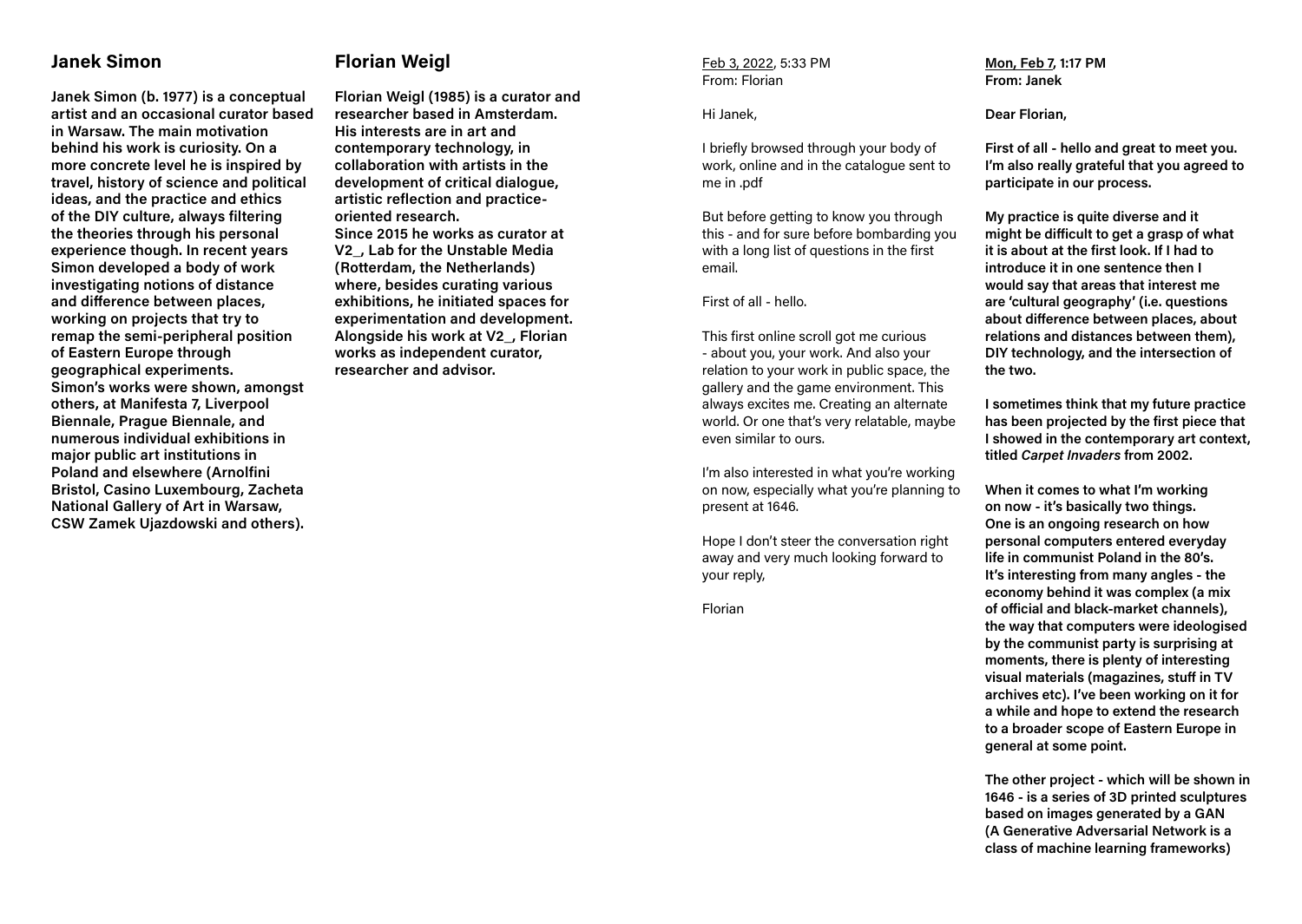**trained on a collection of photographs of 'traditional' 'folk' sculptures from around the world. I'm trying to create a kind of 'universal' folklore here. Folklore that doesn't denote any particular geographical location.** 

**All the best,** 

**Janek** 

Wed, Feb 9, 1:09 AM From: Florian

# Hi Janek,

Hope this message finds you well. I share your enthusiasm about our e-meet, the process we dove into with this emailconversation and was pleasantly surprised by your elaborate email. In your message you did a great job in unpacking both your practice as your plans for your upcoming exhibition.

Some aspects of your mail got me curious which could be a good point to continue our exchange. Starting with the one-sentence about your areas of interest, which I imagine works as a great conversation starter. You mention the intersection of cultural geography and do-it-yourself technology. What in particular do you find on this crossroad?

And what would you care to explore there?

To unpack it even further for our readers, how would you define this cultural geography?

I could easily read it as a way to analyse unknown places, relationships and connections. Do you recognise your approach in this translation, or is yours different?

I would also be interested in unwrapping the term do-it-yourself technology and what it means to you. Although the term focuses on doing it yourself the scene around it is usually one of a tight active community. Another way of looking at it is doing it by oneself without professionals or certified experts involved. Within an art practice this could mean finding connection with an active community,

finding a new form of autodidactic learning but also focusing on working with widely available consumer electronics or even making re-use an important aspect of the development. Which would you relate to and how do you see this?

It would be great to dive into the project you're presenting at 1646. And since the project has so many different elements I'm eager to talk about I just write all of my thoughts down. Feel free to elaborate as much as you find interesting and ignore remarks you don't care for at all. Coming from my curatorial spot at V2\_ I'm usually involved in a lot of the development of new works which makes me used to deep-dive along into concept, theory and technology but it might not be needed here.

By reading how you describe your project it's quite clear you know your way around GAN, the technical requirements and possibilities.

How did you come across this technique, when did you decide to understand more deeply how it works and what's exactly going on? Did you find it a valuable opportunity in the hybrid search for 'universal folklore' figures?

GAN gives you the possibility to create images that are 100% artificially created. Is this the aim? Or do you also want to play with versions from 0% to semi- to (almost or) 100% artificial?

The dataset is carefully created, could you elaborate a little on how this came about,

what could be potential blind spots and what the role of the database - and the archive you're currently working from - will be throughout the project.

You're building the 3D printer specifically to create the sculptures in the show. Yet you don't print them at the venue but ship them. Did this come from a practical point of view?

Or did you think that after shipping the printer, new obtained insights in the process would give you the urge to completely start from scratch?

What kind of material will you be printing with?

At one point I would love to learn more about your ongoing project around personal computers within everyday life in Poland in the 80's. If we're, for example, talking about it in comparison to the various DIY moments - did you find something about handling these devices? Did they also go for homemade repairs or even upgrades? Or was it more a sacred device of modern technology that you yourself wouldn't mess with?

In the coming days I will read your catalogue and artist interview I got fwd-ed, so will see if this answers questions I still had or if more will pop up.

Looking forward to hear from you,

All my best,

Florian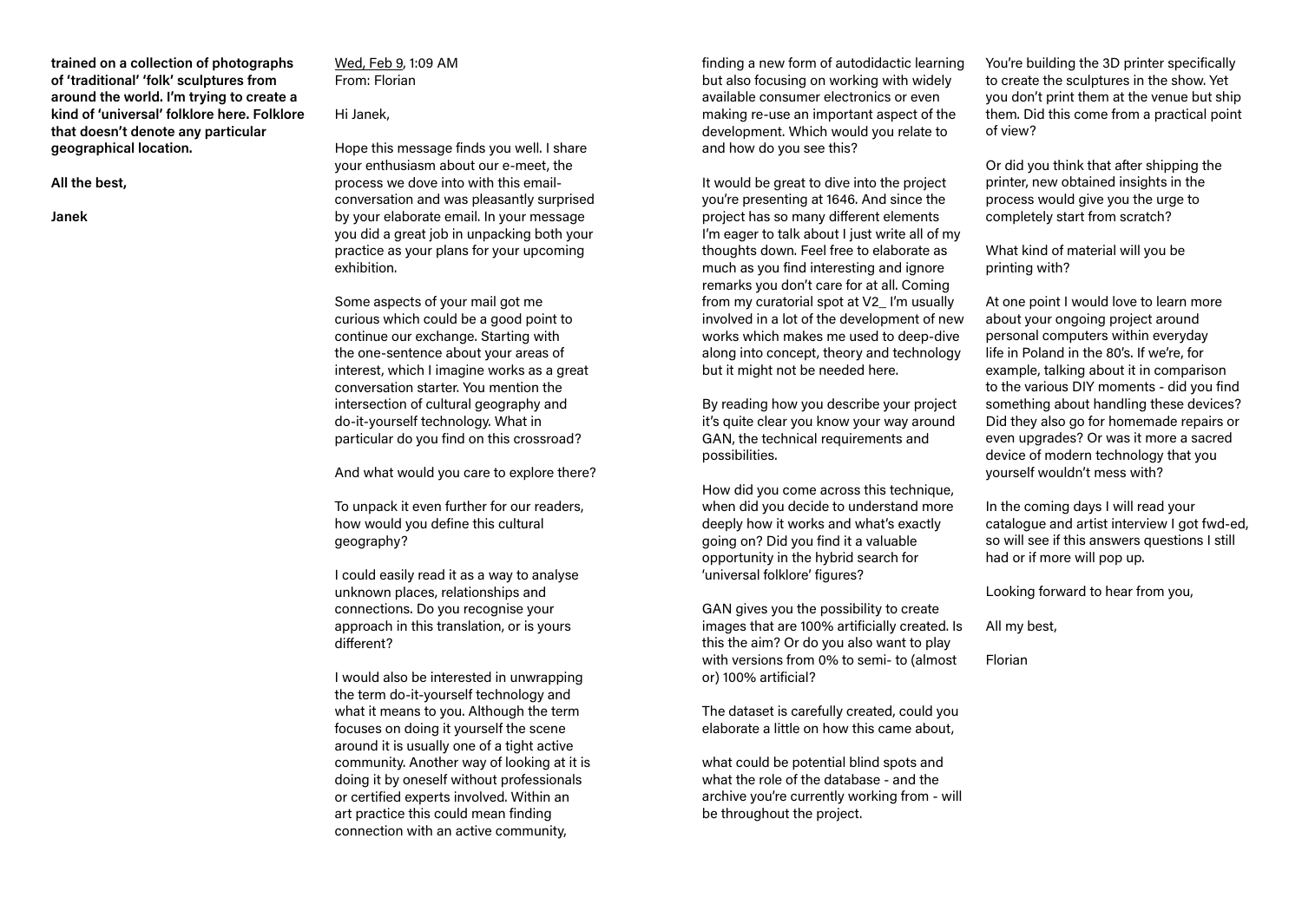**Wed, Feb 16, 1:26 PM From: Janek**

**Hey Florian,** 

**Thanks for the questions ! I really enjoyed thinking about the answers, it's a longish read and I probably incorporated more details from my personal life and digressions than needed but we can edit it out if needed in the final version ;)** 

**Let me start from the easier side, which is unpacking 'DIY Technology' and Cultural Geography. I hope this will make defining the intersection easier. The 'one sentence description of my practice' was more of a metaphor for me but let's see where delving deeper into it will take us.**

**Let me start with DIY technology. I have to say that I will probably tick most of the boxes from your list ;). First of all - I'm a 99% autodidact - I studied psychology (specializing in cognitive science) and sociology but I finished neither. I never studied art or anything like that. I learnt most of the skills that I use in my practice by myself. When I started showing my work in the contemporary art context I was using tools that I learnt doing VJ'ing (mixing visuals for rave parties) and coding websites which was what I did for living in my later university years and just after. So I would use software like Macromedia Flash or Macromedia Director to create those kinds of computer-based interactive works like** *Carpet Invaders* **which I already mentioned in one of my previous emails. I started making more physical objects like simple robots or works using chemistry or homemade explosives and that kind of stuff later. I realised that even if my practice is not directly related or presented on the internet it's actually 100% dependent on it as I would never be**  **able to learn all those skills without it. I made a piece that reflected on it in 2005. It was called** *Homemade Electronic Watch* **and was an experiment on acquiring knowledge from the internet. I decided to learn electronics to the level that would allow me to build a working electronic hand watch from scratch. An electronic watch had been a dream object of children growing up in the economic crisis ridden communist Poland of the 1980's and then I was able to build one by myself. So DIY technology can be something that brings that kind of - you can probably even say existential - empowerment.** 

**Growing up in Poland in the 80's brought something that defined my anarchist-leaning political position - a deep distrust toward the state and its institutions. Communism in Poland had its ups and downs but the 1980's was the time of its utter failure on all levels - morally, politically and economically. Nobody believed in this system anymore and it was clearly dysfunctional on an economical level. People had to take care of themselves which resulted in the emergence of different kinds of informal economies - the 8-bit computer scene I'm researching currently is one of them. The 90's brought optimism and a kind of liberal enthusiasm - we have to work hard now but everything is possible. But the state was still weak. I got involved in the underground rave subculture at that time, first just going to parties then doing videos and helping to organise them. That was a defining, powerful political experience. We could build a space where people felt connected and happy without giving any care about the hierarchies of mainstream society. Reading things like** *Mondo 2000* **(a magazine published in San Francisco that linked technology to psychedelic drugs and electronic music) was inspiring for me at that time.**

**DIY has countercultural roots for me. It allows us to create kind of 'parallel' spaces, spaces which work according to different rules than the society around us. Some of my activities started from that way of thinking - like** *Goldex Poldex* **which was an art space I co-ran with friends in Krakow between 2008 and 2012. The main idea behind it was to experiment with funding strategies. What we thought was that you can try to sell objects to rich people or apply for government grants but you can also do other things, like play online poker or smuggle cigarettes to Berlin, sell them there and produce a show with profits. We managed to organize more than 100 events in 4 years that way. Another project I can mention here is**  *Szalona Galeria***: a 100% crowdfunded mobile gallery that travelled around small towns and villages in Poland in the summer of 2016. I worked with two good friends on it - artist Agnieszka Polska and graphic designer Kuba de Barbaro. We were showing works of more than 30 leading Polish contemporary artists to people that usually had no contact with art before. The main line behind the selection of works was the idea of art being a space where 'things can be done differently'. Showing this to people has enormous political meaning to me.** 

**Another thing that I would like to mention here is the internet open hardware scene which I've been following for a long time. I built my first 3D printer: Rep Rap Mendel, an invention of British engineer Adrian Bowyer, in 2011. The idea behind that design was to make the printer as self-replicable as possible. So you could print parts for another printer on it. I loved the idea of a distributed factory, of the empowerment that comes with the ability of creating physical objects on your desk. At the beginning these printers were very unreliable and you** 

**ended up spending more time solving problems than actually printing but I managed to print the first series of my 3D printed sculptures on it. That series is actually an example of what the intersection of DIY tech and cultural geography could be.** 

**I was a 'curatorial advisor' (whatever that means) on one of the shows in the National Gallery here in Warsaw that dealt with travels of Polish artists during Stalinism, just after World War II. It was very difficult to leave the country at that time, so if someone managed to get to, for example, Paris and bring some gossip or catalogues back to Poland it was an important event for the artscene here. The show tried to map these travels through analysis of the artist's archives. What struck me, and actually inspired me to make my own work, was the repeated praise the Musée de l'Homme (the anthropological museum) got from different artists visiting Paris. The fusion of modern art and anthropology (like the French magazine Documents or events like Expedition Dakar - Djibouti) never happened here in Poland so maybe that was why that anthropological collection was so inspiring for artists.** 

**I modeled and then printed 3D sculptures based on drawings from a sketchbook of Oskar Hansen from his visits there. Coming back to 3D printers: utopian ideas of Adrian Bowyer (self-replication and easy sourcing of parts as design goals, sacrificing ease of use, reliability and print quality) were replaced by pragmatism of Czech inventor Joseph Prusa who started selling 3D printer kits that were easy to assemble, relatively cheap, hassle free and produced good quality prints from a wide range of materials. That put an end to the first era of DIY 3D printing which was characterised by constant tweaking and**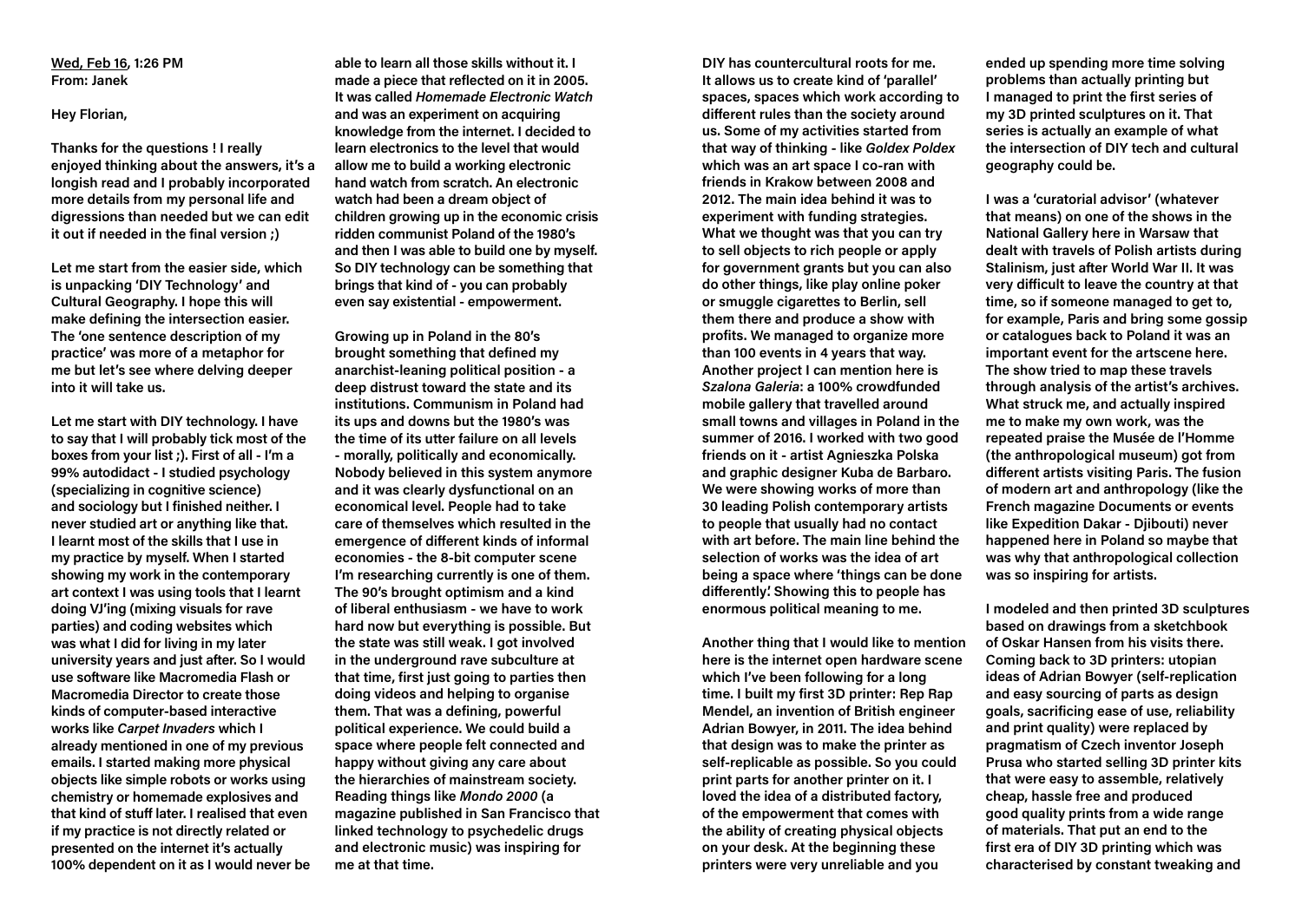**many many failed prints. I see some kind of beauty in the FDM technology (Fused Deposition Modeling is a technology that enables the construction of threedimensional objects through a computeraided process) It is connected to weaving to me but also to the work of a Polish conceptual artist Wacław Szpakowski who was obsessed with lines filling planes in different ways. In the case of FDM the line is actually filling a space to build a 3D object. Part of my artistic process is experimentation with this technology, with different materials and ways to print them. That's why it's important to me to print my works on my own printers and build them. I use PLA (polylactic acid) to print sculptures most of the time. It's easy to print, comes in the widest variety of colours and has relatively low ecological impact (it's produced from corn starch, not petroleum like most plastics).** 

**When it comes to cultural geography again my interest in this started with personal experience. I went to India for three months when I was 21 and it opened my eyes and got me out of the frame of seeing the world in post-Cold War dichotomous categories. That was my first trip outside of Europe, and the culture shock of suddenly finding myself in the extreme chaos of Paharganj in New Delhi resulted in embracing a kind of relativist perspective. Places are inherently different, there is no way to create a common ground, or a common denominator between them. I later completely rejected this assumption. I have come back to India many times in the last 20 years, first mostly as a tourist and then to work on a variety of projects there.** 

**One project that I would like to bring up here is** *Prince Polonia***: a collaboration with writer and journalist Max Cegielski.** 

*Prince Polonia* **was a hotel in New Delhi which catered mostly to Polish smugglers in the 1980's and 1990's, but the project dealt with a broader history of relations between Poland and India, starting from a visit of Jawaharlal Nehru to Warsaw in 1955, and ending with a visit of Polish president Lech Walesa to India in 1994. It covered many areas - from official political and economical cooperation (the non-aligned movement, global socialism), to cultural exchange (Red New Age) to Polish expeditions in the Himalaya and informal economies of smuggling networks of the 1980's. On the most general level it tried to tell the story of the cultural and political transformation of Poland during that time in a way that it was not normally told. Which is the Cold War narrative of the confrontation between the Soviet Bloc and the West with the latter eventually winning and imposing its values and economic system on Eastern Europe. The end product of that research was an exhibition consisting mostly of archival materials that was shown in several places including Museum of Modern Art in Warsaw and Clark House in Bombay.** 

**Another trip that influenced my thinking was crossing Asia with the Trans Siberian Railway in 2001. It took six days on a train from Moscow to the Chinese border. This trip gave me some sort of new understanding of what distance is, in a more physical and affective way. You don't get this when you travel by plane.** 

**I started to incorporate travel into my artistic practice eventually. The first time was in 2007 with the project called** *Polish Cultural Season on Madagascar***. It was quite complex and maybe there is no time here to explain all the contexts behind it but it involved research on history of unrealised Polish colonial aspirations from the 1930's (getting Madagascar** 

**from France as a 'gift' was one of the ideas) and an actual trip to the island. The highlight of that research was a collection of publications by the Naval and Colonial League: the second biggest non governmental organisation of prewar Poland that, among others, tried to ignite colonial fantasies and eventually get an actual colony for Poland. When you look at these materials now it clearly shows how grotesque the nationalist discourse of that time was. But it also opens doors to a more general question - to what extent Eastern Europe bears responsibility for the Western colonial project. There is no easy answer here and the issue has very important political implications now (creating an antiimmigrant hysteria was what brought the current fascist government to power in Poland in 2015).** 

**We have certain tools and metaphors to imagine the world as a whole: the globe, the photographic image of our planet from space. But if you think about it a bit more it turns out that these are not particularly true and the actual space that we live in has a completely different shape. It takes ten hours to get to a remote part of South Western Poland where I sometimes go for holidays from Warsaw. At that time you can fly to Beijing. Crossing the Atlantic in the 17th century took six weeks, now it takes seven hours on a plane from London to New York. Another closely connected and equally interesting question is how this space is actually constructed. Where does it come from? There are many options here. One would be the classic cartographic construction through triangulation. You pick a base, a starting point and keep adding subsequent points one by one. Cartography as a political project also has a starting point: it's the exploration of the West African coast by Henry the Navigator in the 15th century.** 

**But what I find more inspiring is another approach, trying to define the space through flows, streams of objects or people moving from one place to another. It is exciting to imagine all the container ships or planes or trains on the planet moving from one place to another in a certain moment.** 

**I went to Alang several times: the world's biggest Ship Breaking Yard in Northwestern India. It's a huge dystopian place with thousands of workers dismantling ships in very dangerous, unregulated conditions. There is a market there that sells everything that was removed from those ships that is not scrap metal. I kept buying different kinds of frames there, things that were hung on walls on those dismantled ships. From maps, to health and safety regulations to art and personal photographs of sailors. I eventually got more than 200 objects coming from more than 40 countries. If you imagine a trajectory of each of these objects, going from port to port around the world for 30 sometimes 40 years and then sum all these trajectories together you will receive something that resembles a geometrical construction of our planet. What is interesting about it is that it has no beginning, no starting point. What it has is the end point - all those objects eventually ended up on a junk market in India.** 

**The image of hundreds of container ships navigating the seas in any given moment influenced the way my midcareer retrospective was structured. When you imagine Europe in that context we are somewhere between Pearl River Delta factories and toxic e-waste dumps of West Africa. There were two small rooms at opposite ends of the institution where an exhibition of mine was located. I showed documentation of my trip to Huaqiangbei in Shenzhen.**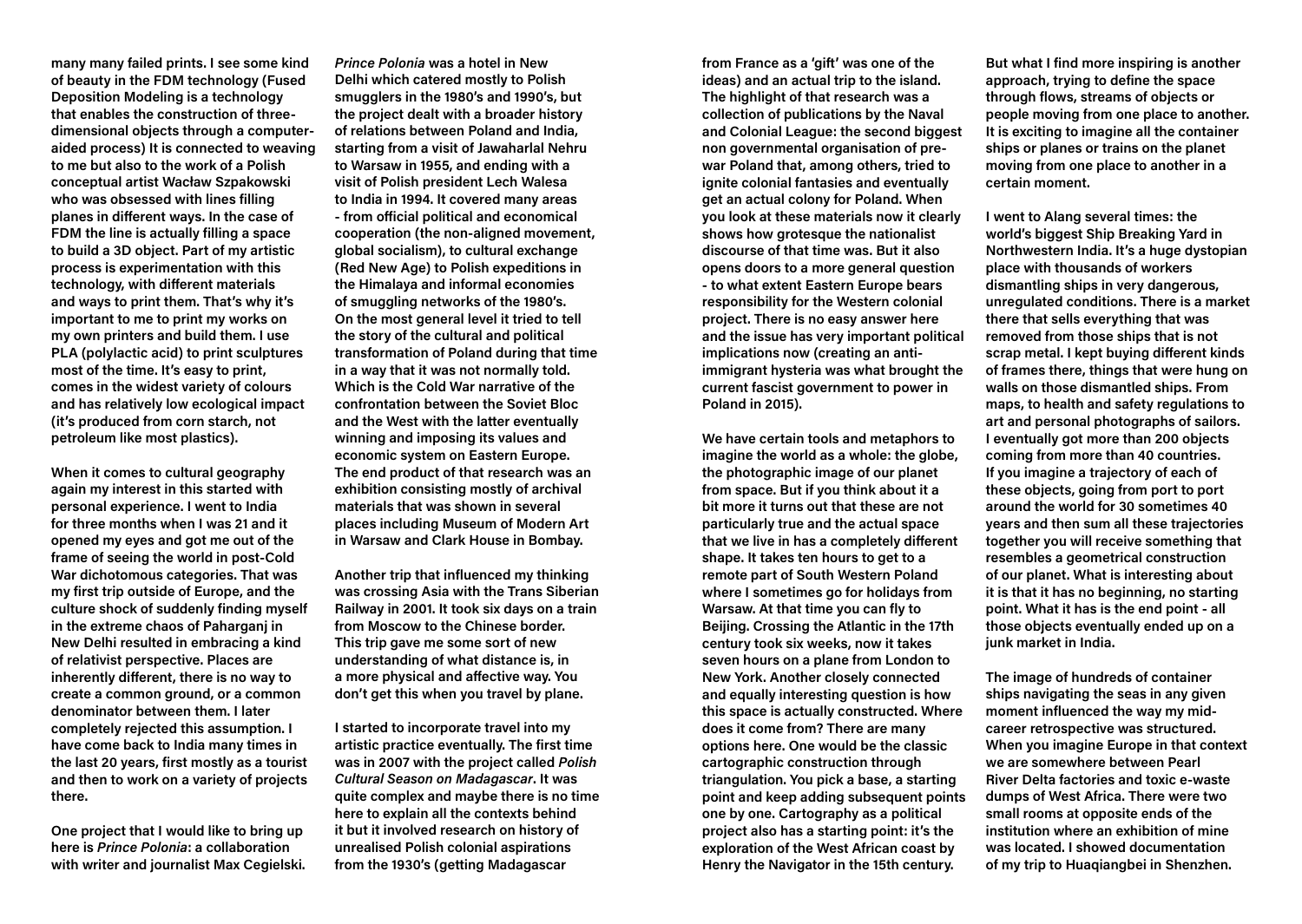**It's a market neighbourhood where most of the Chinese electronic production is put on display, from tiny individual components to floors showcasing smart home solutions. You can find a five storey shopping mall there which only sells mobile phone cases etc. Or another one with drones or different LED lightning systems. The other room was devoted to Alaba International: a huge market in Lagos which, among other things, sells second hand electronic waste from Europe.** 

**I hope this gives you an idea of what I mean by cultural geography & DIY technology. What would be the intersection then?**

**I can point to two examples from my own practice and one from outside of it. When I went to China for the first time I was cheated by black market money changers there. They had a tweaked calculator that would give slightly altered results. At that time almost nobody spoke English there so calculators were used as a communication tool - sellers could use them to show you prices. I was exchanging some dollars and felt that something was wrong when they counted the rate, so I took the calculator and recounted it but I got the same result. We repeated the calculation on a piece of paper in a hotel room and it turned out that the calculator they had was doctored and was giving false results. I decided to recreate this as a piece several years later. So I reverse engineered and reprogrammed a calculator to give slightly skewed results. Later, I used the calculator to construct several objects (like model houses etc). I think this piece kind of lies in the middle between my interests in making things and traveling and thinking about places.** 

**The other example is the project I'm working on now for 1646. It starts with very geographical questions but tries to solve them using home-baked technology. It actually somehow tests boundaries of what can be done by one person with access to human scale equipment and budgets. Creating a database of 10.000 images needed to train a GAN is a labour intensive and boring process but it took me maybe three weeks and it's done. That would not be possible if I needed 100.000 images. Also I have a high-end computer with a top of the line gaming graphic card and it takes weeks to train the model but it will eventually be done. I can not afford access to arrays of €5000 graphic cards professional data scientists use, but I will still somehow manage to do what I planned from behind the desk in my apartment in Warsaw.** 

**When it comes to examples from outside of my practice I could point to an amazing exhibition from Center for Art and Media Karlsruhe (the ZKM) called** *Allah's Automata* **which showed mechanical artefacts from the times of Islamic Renaissance and tried to reconstruct theoretical reflections around them.** 

**Let me answer some of the questions about the project I'm preparing for 1646 now.** 

**My interest in neural networks goes back to the late 90's and my failed cognitive science thesis. That had been the first wave of interest in those kinds of models which eventually waned after several years because the available computing power was not sufficient to train anything that would really work and solve problems. I remember an experiment which tried to simulate creativity on a neural network by adding random noise to neuron activation levels during** 

**training. This of course is super-crude from today's perspective but it somehow showed what potential lies in this kind of approach. I've been loosely following developments in the field since then and as probably many other artists got excited when GAN's appeared. I used DCGAN for one work in 2018, which was a kind of joke on national identity. I harvested a dataset of polish faces from websites of casting agencies and facebanks and trained the model on them. The result was a series of glitchy portraits called** *Synthetic Poles***. I also used neural network categorisers with different topologies to look through thousands of randomly generated patterns and find nice ones during work on the** *Synthetic Folklore* **project. It's kind of similar to the project I'll be showing in 1646 but instead of sculptures it takes a database of textile design patterns from different places as a starting point. So I definitely have experience with machine learning and can come up with ideas how it can be useful in my process but on the other hand I don't have enough understanding of linear algebra to really interpret the mathematical formulas or to really really understand what's going on there. My plan is to get there though ;). I also tend to think about these algorithms as tools. So the work is more about the AI helping me create interesting sculptures than proving that AI can create art by itself. At the end of the day I'm a visual artist not a scientist.** 

**The dataset is very arbitrary for now. It's a collection of around 12k images I managed to find on ebay (mainly) and etsy. The images represent different styles of traditional sculptures from different places I'm aware of but this is in no way objective or representative for anything. So I don't think we can talk about blind spots here as the set is one big blind spot in itself.** 

**I see this project as a long term commitment so maybe with time I will be able to get to the point where the dataset will have some more objective properties. This also implies an answer to another of your questions: what am I planning to do with the model? For now it's just a tool that I use to create images that inspire me, but eventually it can reach a point where it will be useful to other researchers. I will be happy to publish it then.** 

**I don't think creating a usable 3D model from one 2D image is currently possible, but of course this vision is tempting in a way - being a kind of algorithm-artist. You just modify the algorithm from time to time, and then press ctrl-p to produce new works ;). I'm very far from there unfortunately - both modeling and printing is really labour intensive at the moment. Of course it brings questions about the role of craft or skills in the artist's process.**

**I will write a separate email about my 1980's computer scene research.** 

**Uff ;) hope it's at least a bit clear and I managed to answer some of your questions ;)** 

**All the best,** 

**Janek**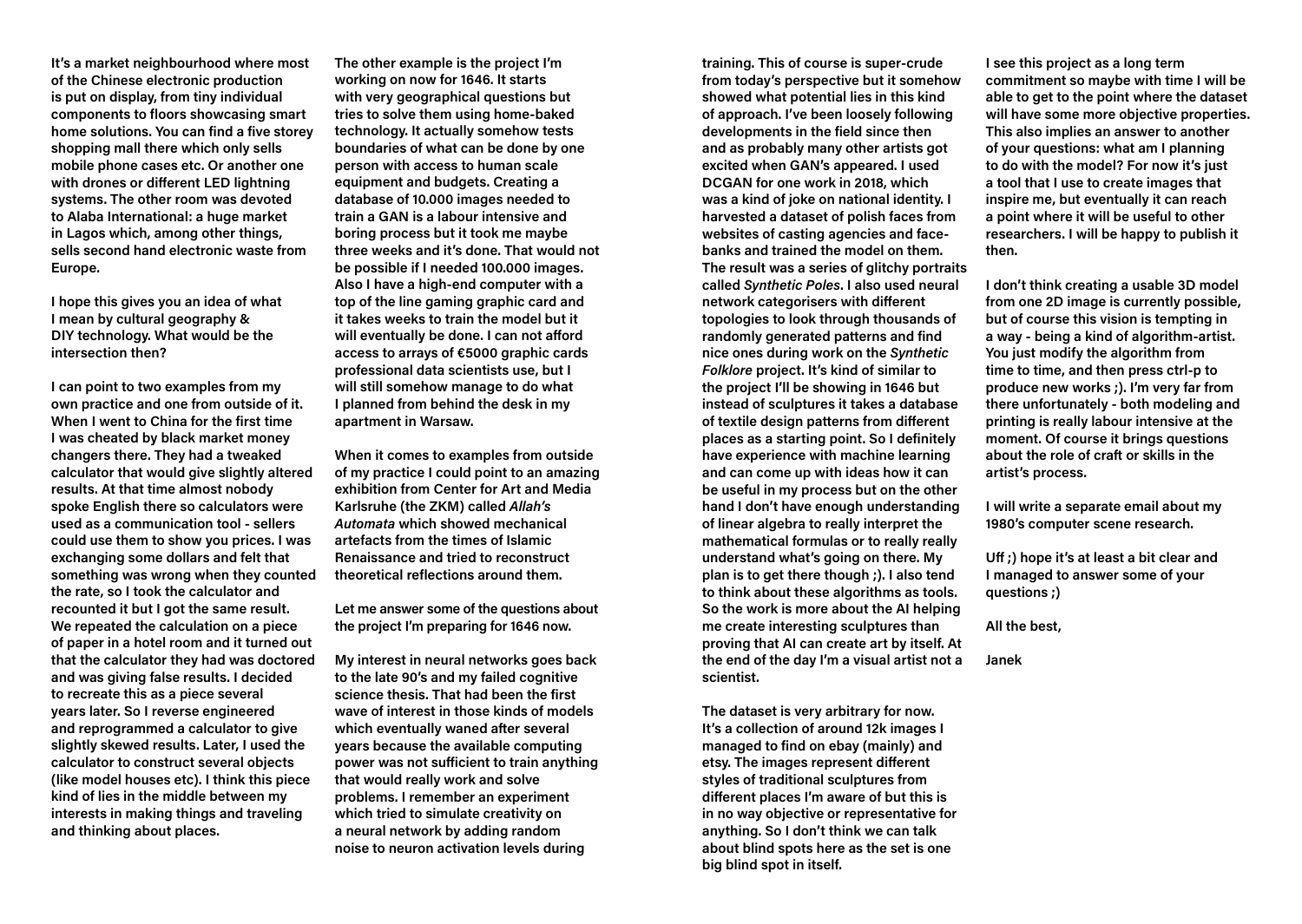## Sun, Feb 20, 10:16 AM From: Florian

Hi Janek,

Great to hear from you. And thanks again for unfolding yet another layer of your practice by sharing your detailed description. This gives such a clear picture of where you come from and how your practice has developed.

I feel a certain connection being somewhat from the same generation, familiar with your approach. Although I've never been a professional creator I've been playing with the same software and similar approaches. I feel a clear kinship, for the lack of a better translation, about a shared time in how you describe your upbringing but specifically when I look at your 2005 work *Homemade Electronic Watch*. So thank you for sharing this with me.

Also nice to discover how this has empowered you, something I completely understand and see in your trajectory and work. I'm glad you brought up the idea of the distributed factory within these technical systems. For me that was always something I found within the DIY-lab (and sometimes fab-lab, a small-scale workshop offering digital fabrication) community where new technologies such as 3D printing and other tools were explained for free with the only condition that you'd help the next person interested in this technique. But I like how you seem to have found it in the soft- and hardware perspective as well. It's in line with the way you describe the role of the algorithms in your practice, as a tool which helps you build, experiment and reflect.

One aspect that seems to be present in a lot of your works, by working with consumer hardware and software, is the need to unpack it.

To be able to work with it the way you do, there is a need to have knowledge of the entire process which gives you a connection with the developer, process and material by opening something up and recreating things, seeing how the choices are made regardless of a commercial or aesthetic perspective. Things you can completely ignore or do differently in the development of your work.

Do you feel you approach it very differently? Knowing things like budget, time and utility are issues in every development - but you of course have a totally different production scale. I'm asking this because the project you're showing is one in which you knowingly worked with consumer computers adding the layer of limitation to your work. What is limitation for you in your artistic process? What did this do for you? And what did this artistically do to the project?

Discovering or exploring seems like a big part of your practice. In starting from scratch building something yourself, diving deep into a technique but also in literal form as traveling. Does this feel as a way to make sense of various constructs, systems (like time, space, distance) or even the world? Or how do you see this?

I'm of course very interested in your upcoming exhibition and would also like to know a little more about the presentation at 1646.

What will I step into? What atmosphere are you planning to create? What colour is the space, the walls, the floors? And how are you planning to work with lighting?

Did I understand correctly that they could be either partly or 100% created by the AI

Do you leave us quessing?

The 'output'; the artworks you're presenting comes with deep newly acquired knowledge from first hand: yourself. Do you intend to make this a part of the presentation of the work? And are you thinking about showing aspects of the development process at all?

How do you introduce the figures to us? Are you presenting them on plints?

How many figures do you introduce to us? Will it be clusters, series or groups or do you present them anonymously in rows?

All the best,

Florian

Sun, Feb 27, 10:17 AM From: Florian Weigl

Dear Janek,

Did you receive my previous email?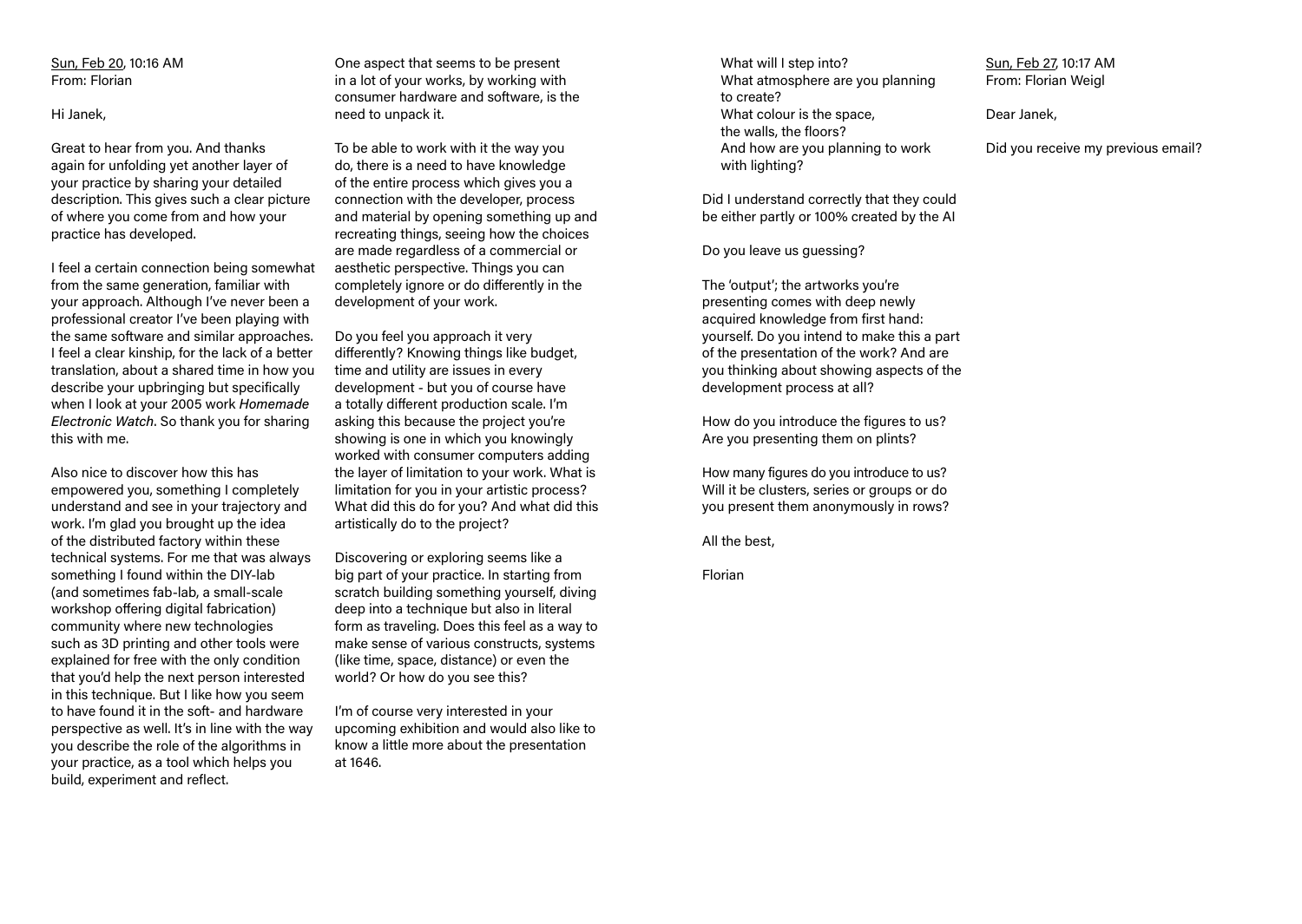**Feb 27, 2022, 12:24 PM From: Janek**

**Hi Florian ,** 

**yes yes, sorry for the delay, It's been a bit tense here in the last days (I live very close to the Russian embassy ..)** 

**I will send you the answers tomorrow morning at last.**

**xx**

**Janek**

Sun, Feb 27, 1:58 PM From: Florian

No worries, I can imagine the world turning into a different place these days. It was more of a friendly reminder.

Best,

Florian

#### **Feb 28, 2022, 3:08 PM From: Janek**

### **Dear Florian,**

**Thanks for kind words about my practice and sorry for the delay. Things have changed since my last email, especially here in Warsaw. I happen to live almost exactly between the Russian and Ukrainian embassies so there are demonstrations under my window every day. It kind of makes you reflect on the most general issues.** 

**I share your enthusiasm toward the DIY-lab, fab-lab scene. It's a bit skewed in the corporate/start-up direction here in Warsaw. But you never know, it might swing toward the artist/hacker side of the spectrum one day - the tools are there. It's actually interesting to think what would be the use of all these devices in case of a situation people face now in Kyiv. I was 3D printing adapters used to link snorkeling masks with anti-bacterial air filters at the beginning of the pandemics for example. The problem we face here in Warsaw is a lack of affordable studio spaces. Even ten years ago you could have rented a space in an old factory on the far outskirts of the center relatively cheaply, now all these places are gone with the property market/construction boom. So it'll be crucial to develop some sort of equipment/space sharing technologies for artists, maybe we can look at fab-lablike models here.** 

**I have a childhood memory of unscrewing and opening my ZX Spectrum when I was maybe 8 or 9. Which was probably really stupid as I could have broken it, but I just couldn't resist the urge to do it. So you are totally right - unpacking, opening things is exciting to me. I enjoy repairing stuff too. This is very closely** 

**connected to what you mention later the discovery/exploration aspect of my practice. Curiosity is the main emotional motivation behind my work but as I mentioned before - I didn't study art, I studied psychology, so my thinking is influenced by the logic of scientific discovery too. And of course - what I want at the end is to get to the point that I understand as much as possible from the world around me and its different subsystems.** 

**When it comes to limitations - I would say there are two aspects here. One is more, let's say, existential: how far you can go as a single human being. And of course at some point you will reach some kind of a limit and fail. That was inspiring to me at the beginning of my practice and my first major institutional show -**  *Gradient* **in Bunkier Sztuki in Krakow in 2007 was based around that. It certainly is an interesting artistic strategy to set too ambitious goals, fail and then gather and process the remains. But for now I'm more interested in testing the boundary from the other side and actually finishing what I planned ;). The project I'll be showing in 1646 is a good example here. The awareness of pushing (at least my personal) limits it's actually what motivates me to do things like editing 12.000 images needed to train a GAN in Photoshop. The other aspect is more technical, practical limits. Like a limited budget can be inspiring. But that's not really the case here though as with my individual exhibitions I usually just draw from my art production 'war chest' ;) when I run out of the official budget.** 

**When it comes to the exhibition design - I'm working on it now so I still don't have answers to all your questions, but let's start.**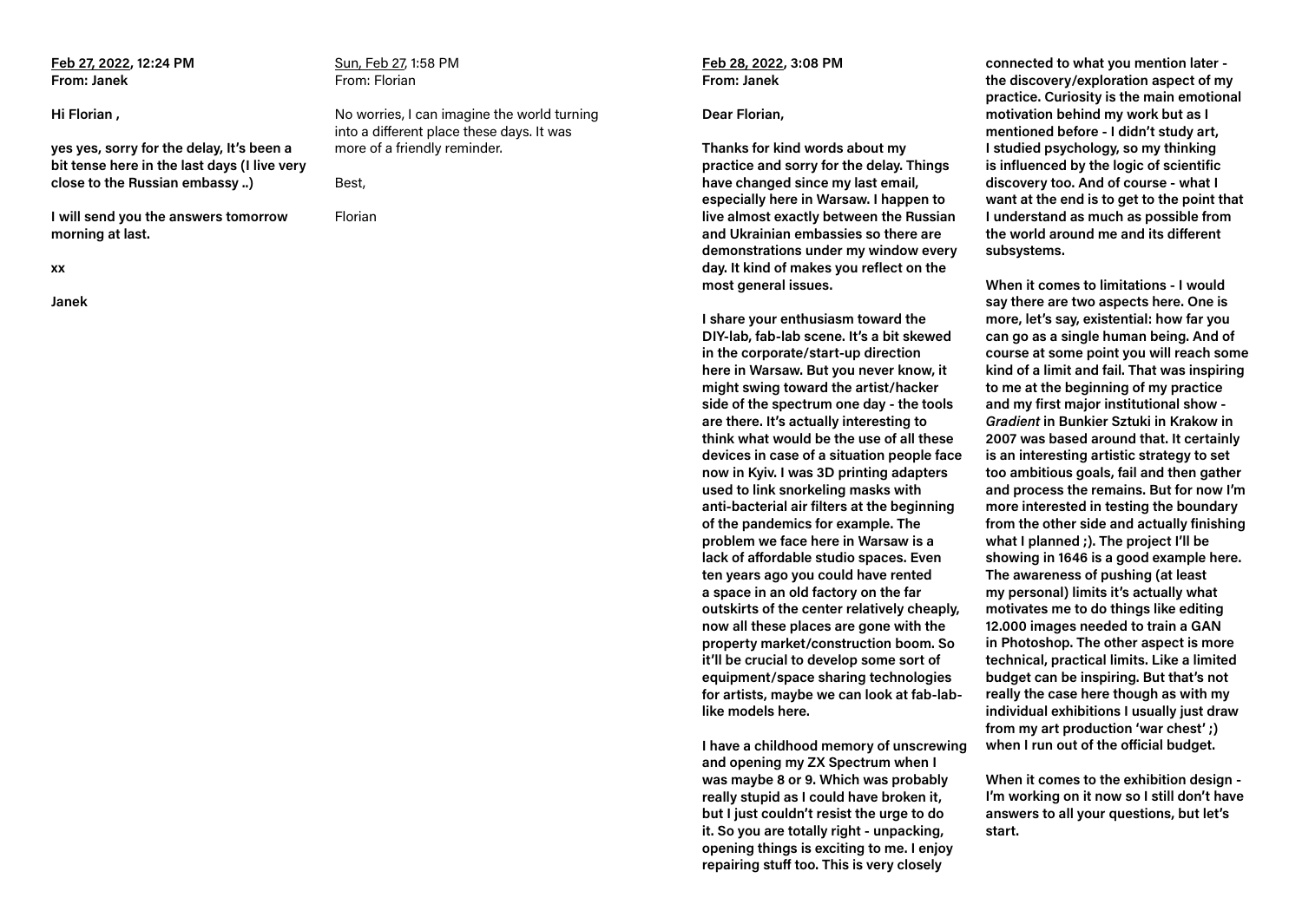**The exhibition will be divided into two parts, the first room will be devoted to the more objective side. I will show what the GAN actually generated in different ways. At the beginning I wasn't really keen to show the process but the work on it turned out to be less straightforward than I expected, so at the end I decided to share some aspects of it. It required quite a bit of hyperparameter tuning to make the GAN produce usable results. Most of my early attempts resulted in the so-called mode-collapse, a situation in which the generator ends up producing only very similar images. This effectively halts the training process. One interesting thing you can do with a trained GAN model is to try to interpret different dimensions of the latent space in human-readable categories (for example in case of portraits - big nose vs. small nose etc). So I will show some aspects of the model in the first room through a video animation and printouts.** 

**The second, main room of 1646 will contain the sculptures. The process of turning the GAN-generated, a bit glitchy 2D images into 3D models can't be done automatically (at least for now) so this is the place where - whether I like it or not - my artistic subjectivity comes into play. I'm using a process similar to the one I developed while working on my former 3D printed sculpture series. First I work on a rougher sketch done in ZBrush, then I rework it into smooth NURBS geometry in Rhino 3D. Then it's 3D printed in different colours and materials. The result is, I would say 'cosmic' ;). I don't want to strike a too high tone here, but I certainly want these sculptures to have some sort of 'power'. Some sort of a promise of a better world.** 

**When it comes to exhibition design I'm usually modest. I'm generally against producing anything that will be thrown away after the exhibition, like MDF plinths. I'm also not keen on using colored floors - again the material is usually thrown away after one use here. Of course wall color is a powerful tool in the hands of exhibition designers and I get tempted to use it from time to time, but in this case I don't think I will do it. The second room of 1646 is a really beautiful space, so I'll be happy to just leave it as it is in white. I will use a modular system to present the sculptures. Probably one that I used before, made out of glass squares connected with 3D printed corners. I'm attaching a photo here to make it easier to imagine what I talk about.** 

**All the best,** 

**Janek** 

Mon, Mar 21, 8:42 PM From: Florian

Dear Janek, Hope this email finds you well.

I'm writing to you just now because I finally found a moment to sit down to reply again. We're currently in a very changed Europe compared to how it was when we started this mail conversation. Changes that are affecting people in my personal life but also are becoming very visible in the streets of the cities I work in and live. So I am sure it has come just as close to yours. Especially living a lot closer and being located in between the Ukrainian and Russian embassies where weeks ago you already witnessed commotion on the streets. I looked up how they are situated in Warsaw and Google Maps gives me somewhat of an idea how it would be to be there right now.

One thing I didn't acknowledge in our exchange about the DIY-lab scene comparing it to your context was how ubiquitous (or logical) sharing in general is in Eastern European Art communities. Being there I've experienced help far beyond 'only sharing expensive tools', something that came close to being in the same family. From my experiences there I think if the availability of tools were more widely spread they would easily be communal tools. Or am I missing something in this observation?

I really enjoyed reading your view on limitations. The existential approach is one I appreciate a lot in someone's artist practice. The lengthy research process that ensures that you know exactly what you are talking about. This extensive research can be read and felt about how you speak about your project. I know that this is anything but a linear road from problem to solution, but a bumpy road where you

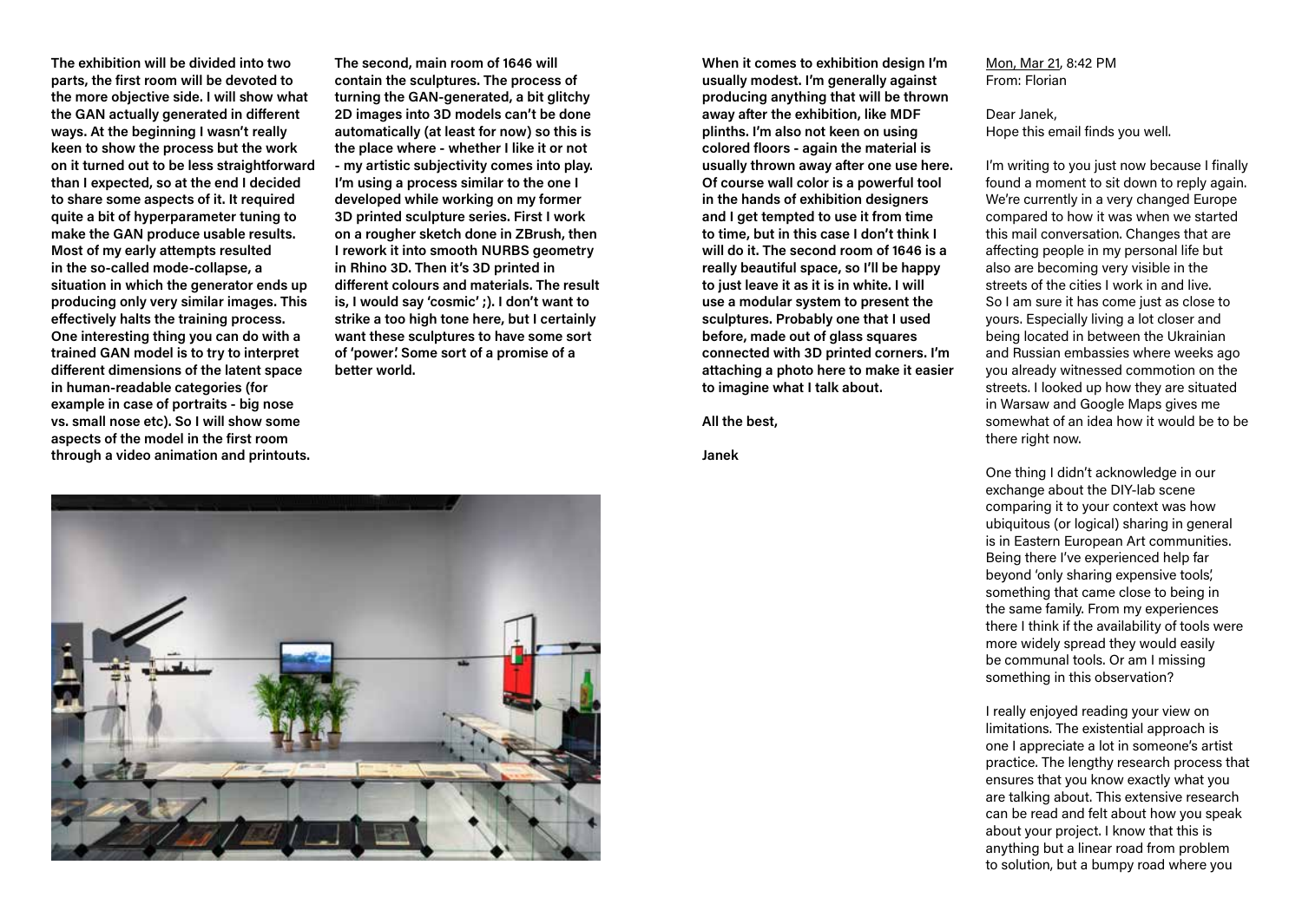gradually come across a rich amount of new insights - which you then put in the project or in potential new explorations.

Introducing this idea of the boundary of the other, the outside world, life, I find interesting. It places you directly opposite to an ideal assignment, without a time limit with all the budget. What is the difference in the realisation of the project if you shift the limitation from your own abilities to those of all possible others?

Thanks for elaborating on how the exhibition is taking shape. I am very excited to read how you are planning to present your work in 1646.

Dividing the exhibition in two, letting your audience first walk into the 'technological' backside. Taking us along your process. In what way would you say that it turned out less straightforward than expected? Is what you're presenting in the first room a way to present specific meaningful steps in the process? Or is this part of the limitations you're working with? Are you aiming to show isolated selected steps in this part of your presentation form? Or would you prefer to show the process in realtime, if this was possible?

I won't ask much more about the second room. It sounds amazing and I can't wait to see the cosmic outcome. But in my previous mail I asked:

How do you introduce the figures to us? How many figures do you introduce to us? Will it be clusters, series or groups, or do you present them anonymously in rows? Or is this something that is not completely clear about the shape or role yet? Or is this not even what the project is about for you?

All my best,

Florian

**Mon, Mar 28, 4:42 PM From: Janek**

# **Dear Florian,**

**First of all - I'm really sorry about my delayed answer, last weeks were pretty difficult here in Warsaw as we saw a huge wave of people from Ukraine coming to the city and everybody just tried to help as much as possible. I curated a show entitled** *An exhibition of foreign artists living in Poland* **a few years ago, as I thought that this group was really invisible to art institutions here at that time and I have many friends in the Ukrainian community since then. Some of them have families in besieged cities so it's all very personal and emotionally disturbing. Anyway I'm back on track and hopefully the show will be realised according to the plan.**

**I totally agree with what you wrote about Eastern European art scenes - especially in my generation that had to deal with severe limitations of everything we experienced in the 90's. It very much reinforced the DIY, mutual help attitude. I find the art scene here less competitive than in major centers like Berlin, although that's probably obvious. What is more specific to the Polish context is the relative low importance of visual art in culture in general. Polish culture traditionally has been literature, music and theater, not really visual arts. So we all feel like being in some sort of a niche of weirdos, and you don't get that amount of over-inflated egos as in the theater scene for example, which for sure helps ;). The unfortunate problem we have is the fascist government that has been here since 2015. At the beginning they were relatively benign but in the last few years they started waging full time culture war against the 'lefitst' cultural scene and many institutions were**  **destroyed. This shifts focus to the market, the private gallery scene is pretty strong and growing in Warsaw. Unfortunately as probably everywhere else - it's getting more and more conservative. You don't see many videos at art fairs anymore for example. Things like apartment galleries or ephemeral artist run spaces started to appear back. Which is really cool as I love this kind of energy but the problem is that it's impossible to get permanent funding for these kinds of institutions, so you have to apply from project to project which becomes tiring eventually. We will see where things will go... I really miss the time when I was running a project space in Krakow so maybe I will try to jump on this train again...**

**Thanks for kind words about my process, what I learned over the years is that it is really important to have a plan even if you are going to completely change it during the process. But of course this is more technical than existential. I can't find the exact quote now but I remember reading about John Armleder - an artist I very much admire - saying that he would go out to look for a table to be used in one of his** *Furniture Sculpture* **and come back with a sofa, or a grand piano or a basket of oranges instead. This is the essence of the artistic process for me - you know where you are going but you are very very open to detours and actually ending up being somewhere else. What is exciting about art is that the goal is not clearly defined. You don't really know what to look for exactly. Also the amount of work you put into something doesn't always correlate with the quality of the outcome. Sometimes spilling water on a gallery floor produces better art than years of studying human anatomy ;). I really like that aspect of the field, even though my projects usually involve a lot of labour.** 

**I'm using an open source implementation of the Style-Gan 2 algorithm in this work which was specifically designed to produce fake human faces and it turned out that it won't work with images of sculptures out of the box. The images I use are diagonal (to get more meaningful pixels out of a square) not symmetrical, there is quite a lot of white space etc. I just needed to tweak some parameters and divide the training set into two groups to avoid the so-called Mode collapse - a situation in which the GAN starts to produce identical images which basically halts the training process. So I had to dig deeper into the design of the GAN to understand what the particular parameters mean and to learn some tricks to overcome the obstacles. As usual this opened doors to new ideas ;)** 

**When it comes to the exhibition, I ended up deciding to present the neural network model through videos exploring the latent space without much other comment in the first room. Morphing sculptures will be shown on vertically positioned monitors. That's the objective part.** 

**In the second room I will present a group of sculptures (around 12 - I'm still printing them). I modeled and printed them one by one, so it's also a process of experimentation on how the somewhat glitchy results of the GAN training are recreated as 3D models. And a little bit of experimentation with the FDM technology. So there is not really any particular order or group clusters or anything like that. I'm building a structure out of glass squares connected with - again - 3D printed connectors. It's a display system I used in some of my previous exhibitions. There are two aspects here. One is the vertical nature of the 1646 space - I will try to emphasize that with the design. The other is that**